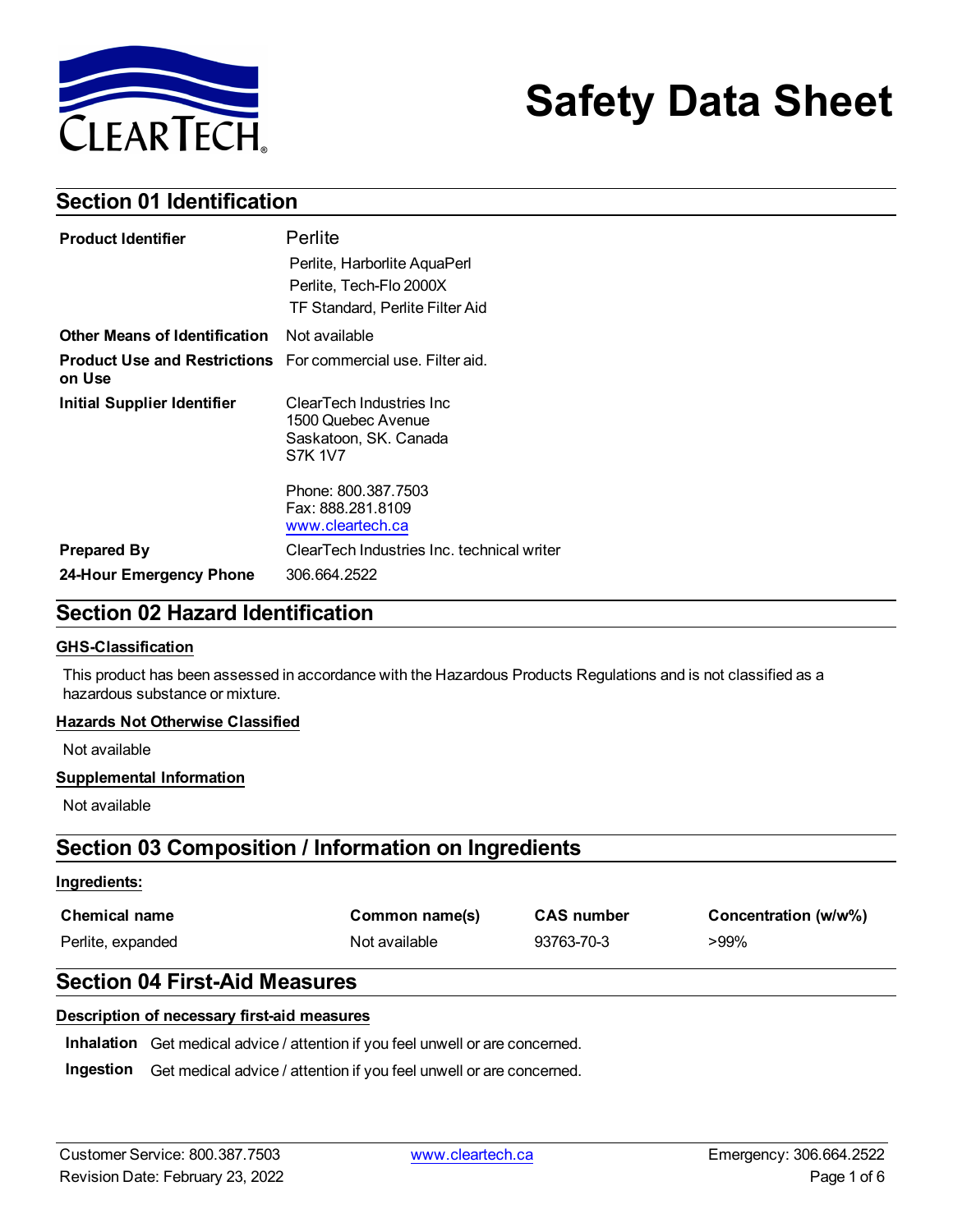**Skin contact** If skin irritation occurs or if you feel unwell: Get medical advice / attention.

**Eye contact** Gently brush product off face. Do not rub eyes. Let the eyes water naturally for a few minutes. Look right and left, then up and down. If particle / dust does not come out, cautiously rinse eye with lukewarm gently flowing water for 5 minutes or until particle / dust is removed, while holding the eyelids open. If eye irritation persists: Get medical advice / attention. Do not attempt to manually remove anything from the eyes.

#### **Most important symptoms and effects, both acute and delayed**

| <b>Inhalation</b>   | May cause respiratory irritation.                                                            |
|---------------------|----------------------------------------------------------------------------------------------|
| Ingestion           | May cause discomfort or nausea.                                                              |
| <b>Skin contact</b> | Not available                                                                                |
| Eye contact         | May cause eye irritation and redness.                                                        |
|                     | <b>Further information</b> For further information see Section 11 Toxicological Information. |

## **Section 05 Fire Fighting Measures**

|                                                             | <b>Suitable extinguishing media</b> Extinguish fire using extinguishing agents suitable for the surrounding fire. |
|-------------------------------------------------------------|-------------------------------------------------------------------------------------------------------------------|
| Unsuitable extinguishing<br>media                           | Water jets are not recommended in fires involving chemicals.                                                      |
| Specific hazards arising from Not available<br>the chemical |                                                                                                                   |
| Special protective equipment<br>for fire-fighters           | Wear NIOSH-approved self-contained breathing apparatus and protective clothing.                                   |

## **Section 06 Accidental Release Measures**

| <b>Personal Precautions /</b><br><b>Protective Equipment /</b><br><b>Emergency Procedures</b> | Wear appropriate personal protective equipment (See Section 08 Exposure Controls and<br>Personal Protection). Stay upwind, ventilate area.                                 |
|-----------------------------------------------------------------------------------------------|----------------------------------------------------------------------------------------------------------------------------------------------------------------------------|
| <b>Environmental Precautions</b>                                                              | Prevent material from entering waterways, sewers or confined spaces. Notify local health<br>and wildlife officials. Notify operators of nearby water intakes.              |
| <b>Methods and Materials for</b><br><b>Containment and Cleaning</b><br>Up                     | Dry sweeping is not recommended. Pre-damping the material or use of a vacuum is<br>preferred. Shovel into clean, dry, labeled containers and cover. Flush area with water. |

## **Section 07 Handling and Storage**

|                                    | <b>Precautions for Safe Handling</b> Use proper equipment for lifting and transporting all containers. Use sensible industrial<br>hygiene and housekeeping practices. Wash thoroughly after handling. Avoid all situations<br>that could lead to harmful exposure. |
|------------------------------------|--------------------------------------------------------------------------------------------------------------------------------------------------------------------------------------------------------------------------------------------------------------------|
|                                    | Inspect containers for damage or leaks before handling. If the original label is damaged or<br>missing replace with a workplace label. Have suitable emergency equipment for fires, spills<br>and leaks readily available.                                         |
| <b>Conditions for Safe Storage</b> | Store in a cool, dry, well-ventilated area, away from heat sources and incompatible<br>materials. Always store in original labeled container. Keep containers tightly closed when<br>not in use and when empty. Protect label and keep it visible.                 |
| <b>Incompatibilities</b>           | Hydrofluoric acid                                                                                                                                                                                                                                                  |

## **Section 08 Exposure Controls and Personal Protection**

#### **Exposure limits**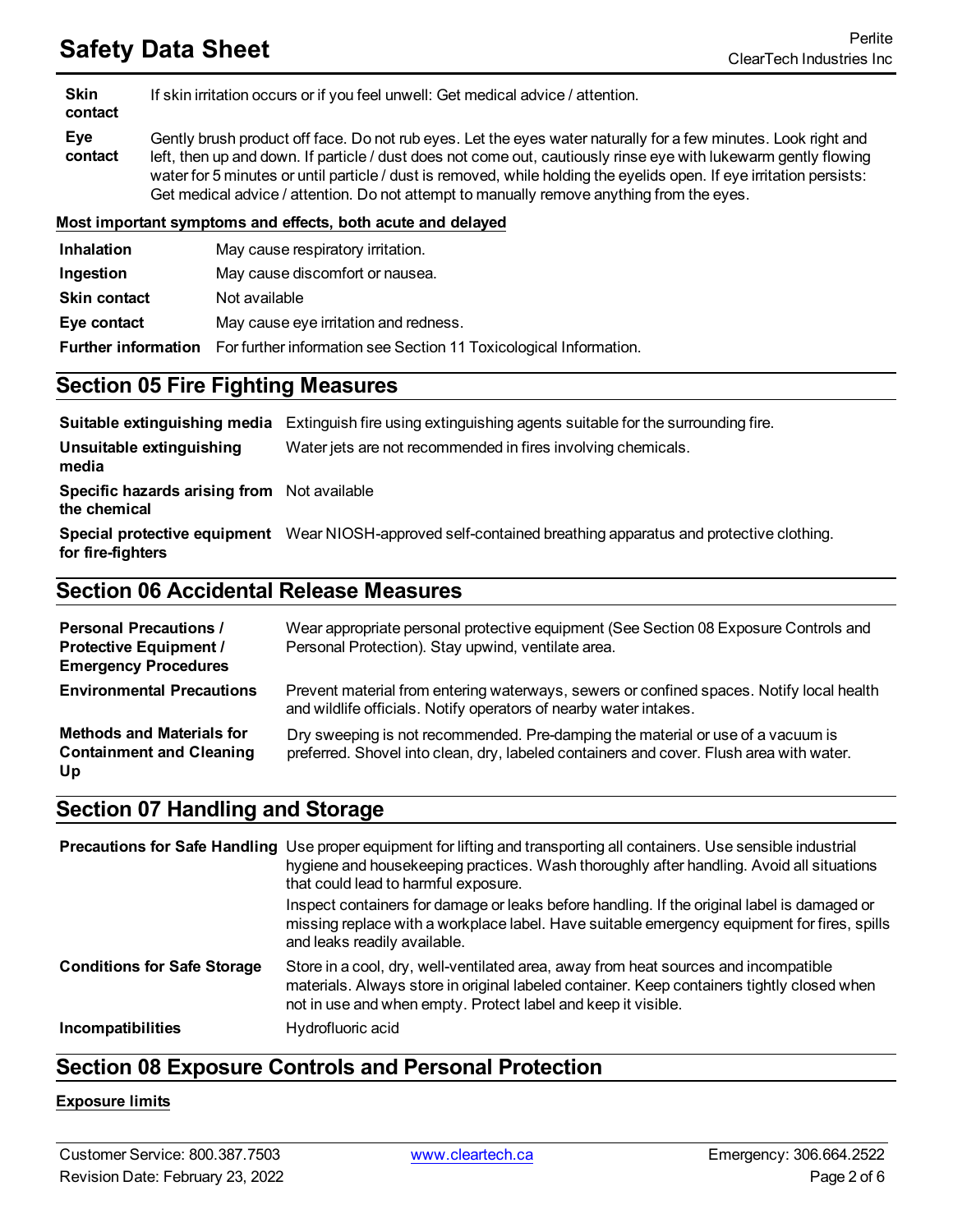| Component                                                                  | <b>Regulation</b> | <b>Type of listing</b> | Value                                          |
|----------------------------------------------------------------------------|-------------------|------------------------|------------------------------------------------|
| Particles (Insoluble or Poorly Soluble) Not<br>Otherwise Classified (PNOC) | <b>ACGIH</b>      | TWA                    | 10 mg/m <sup>3</sup>                           |
| Perlite                                                                    | <b>NIOSH</b>      | TWA                    | 10 (total) 5 (respirable)<br>mg/m <sup>3</sup> |
|                                                                            | <b>OSHA</b>       | TWA                    | 15 (total) 5 (respirable)<br>mg/m <sup>3</sup> |

**Engineering controls**

| <b>Ventilation Requirements</b> | Mechanical ventilation (dilution or local exhaust), process or personnel enclosure and   |
|---------------------------------|------------------------------------------------------------------------------------------|
|                                 | control of process conditions should be provided in accordance with all fire codes and   |
|                                 | regulatory requirements. Supply sufficient replacement air to make up for air removed by |
|                                 | exhaust systems.                                                                         |

**Other** No specific recommendations beyond the required hygiene facilities at the place of work.

**Protective equipment**

The following are recommendations only. It is the responsibility of the employer / user to conduct a hazard assessment of the process in which this product being used and determine the proper engineering controls and PPE for their process. Additional regulatory and safety information should be sought from local authorities and, if needed, a professional industrial hygienist.

| Eye and face protection       | Where there is potential eye or face exposure, safety glasses are recommended. Contact<br>lenses are not recommended; they may contribute to severe eye injury. |
|-------------------------------|-----------------------------------------------------------------------------------------------------------------------------------------------------------------|
| Hand and body protection      | Where handling this product it is recommended that skin contact is avoided.                                                                                     |
| <b>Respiratory protection</b> | In case of insufficient ventilation wear suitable respiratory equipment.                                                                                        |
| <b>Thermal hazards</b>        | Not available                                                                                                                                                   |

## **Section 09 Physical and Chemical Properties**

**Appearance**

| <b>Physical state</b>                      | Amorphous solid               |
|--------------------------------------------|-------------------------------|
| Colour                                     | white to off-white            |
| Odour                                      | Odourless                     |
| Odour threshold                            | Not available                 |
| <b>Property</b>                            |                               |
| рH                                         | $6-9$ $@$ 10% suspension      |
| Melting point / freezing point             | $>1,750$ °C                   |
| Initial boiling point and<br>boiling range | Not available                 |
| <b>Flash point</b>                         | Not applicable                |
| <b>Evaporation rate</b>                    | Not available                 |
| <b>Flammability</b>                        |                               |
| Upper flammable limit                      | Not available                 |
| Lower flammable limit                      | Not available                 |
| Vapour pressure                            | Not available                 |
| Vapour density                             | Not available                 |
| <b>Relative density</b>                    | 0.030-0.150 g/cm <sup>3</sup> |
| Solubility                                 | Not available                 |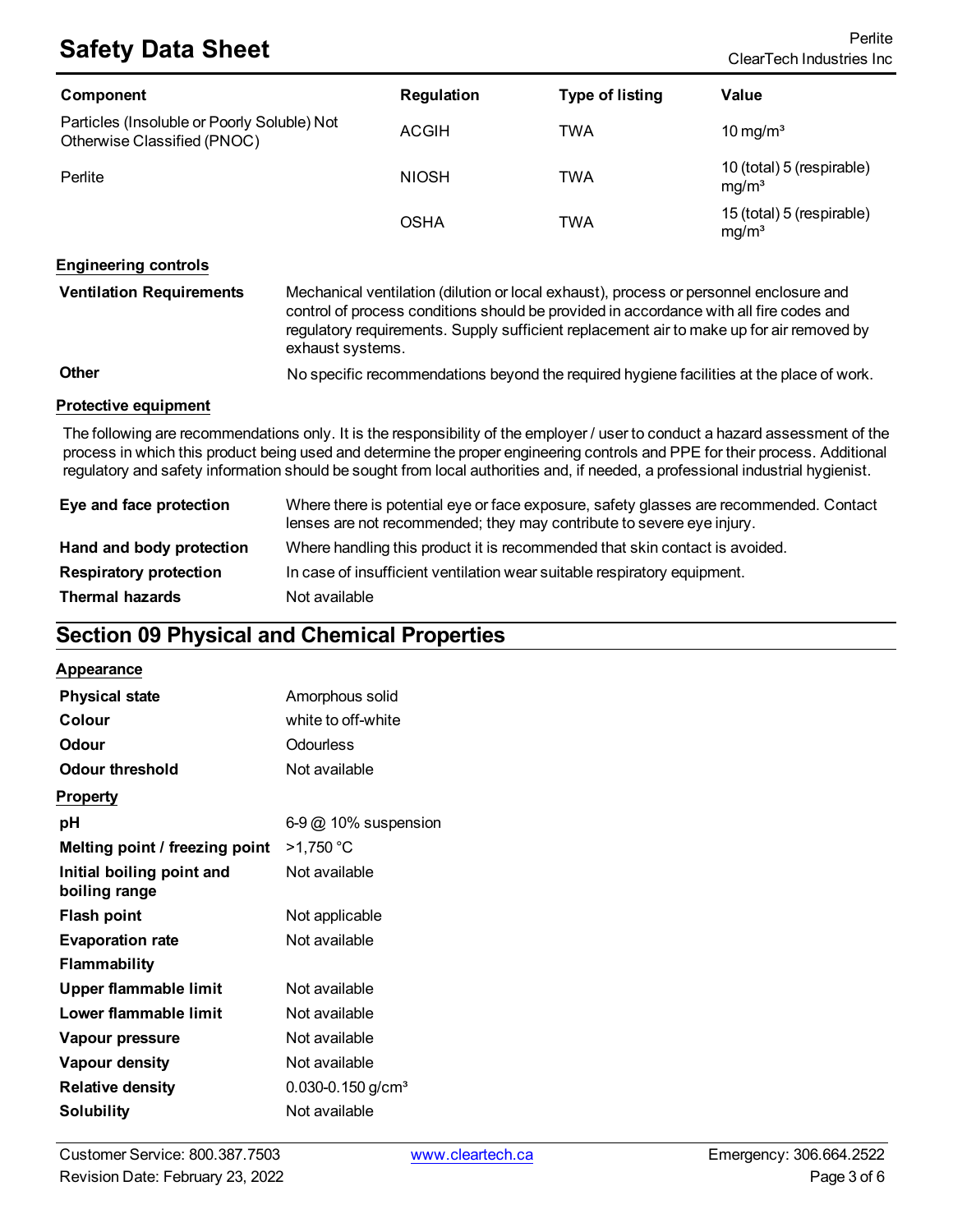## **Safety Data Sheet** Perlite<br>ClearTech Industries Inc.

| Partition coefficient: n-<br>octanol/water | Not available                 |
|--------------------------------------------|-------------------------------|
| <b>Auto-ignition temperature</b>           | Not available                 |
| Decomposition temperature                  | Not available                 |
| <b>Viscosity</b>                           | Not applicable                |
| <b>Specific gravity</b>                    | Not applicable                |
| <b>Particle characteristics</b>            | Particle size: Not available  |
|                                            | Particle shape: Not available |

## **Section 10 Stability and Reactivity**

| Reactivity                                 | Not available                                                                    |
|--------------------------------------------|----------------------------------------------------------------------------------|
| <b>Stability</b>                           | This product is stable if stored according to the recommendations in Section 07. |
| Possibility of hazardous<br>reactions      | Hazardous polymerization is not known to occur.                                  |
| <b>Conditions to avoid</b>                 | Avoid contact with incompatible materials.                                       |
| Incompatible materials                     | Hydrofluoric acid                                                                |
| <b>Hazardous decomposition</b><br>products | Not available                                                                    |

## **Section 11 Toxicological Information**

#### **Acute Toxicity (LD50 / LC50 values)**

There is no available toxicity data for this product.

#### **Toxic Health Effect Summary**

| <b>Chemical</b><br>characteristics | No known effects                                                                                           |
|------------------------------------|------------------------------------------------------------------------------------------------------------|
| <b>Skin</b>                        | Not available                                                                                              |
| Ingestion                          | May cause discomfort or nausea.                                                                            |
| <b>Inhalation</b>                  | May cause respiratory irritation.                                                                          |
| Eye contact                        | May cause eye irritation and redness.                                                                      |
| <b>Sensitization</b>               | This product and its components at their listed concentration have no known sensitizing effects.           |
| <b>Mutagenicity</b>                | This product and its components at their listed concentration have no known mutagenic effects.             |
| Carcinogenicity                    | This product and its components at their listed concentration have no known carcinogenic effects.          |
| Reproductive<br>toxicity           | This product and its components at their listed concentration have no known reproductive effects.          |
| Specific organ<br>toxicity         | This product and its components at their listed concentration have no known effects on specific<br>organs. |
| <b>Aspiration hazard</b>           | Not available                                                                                              |
| <b>Synergistic</b><br>materials    | Not available                                                                                              |

## **Section 12 Ecological Information**

#### **Ecotoxicity**

there is no available toxicity data for this product.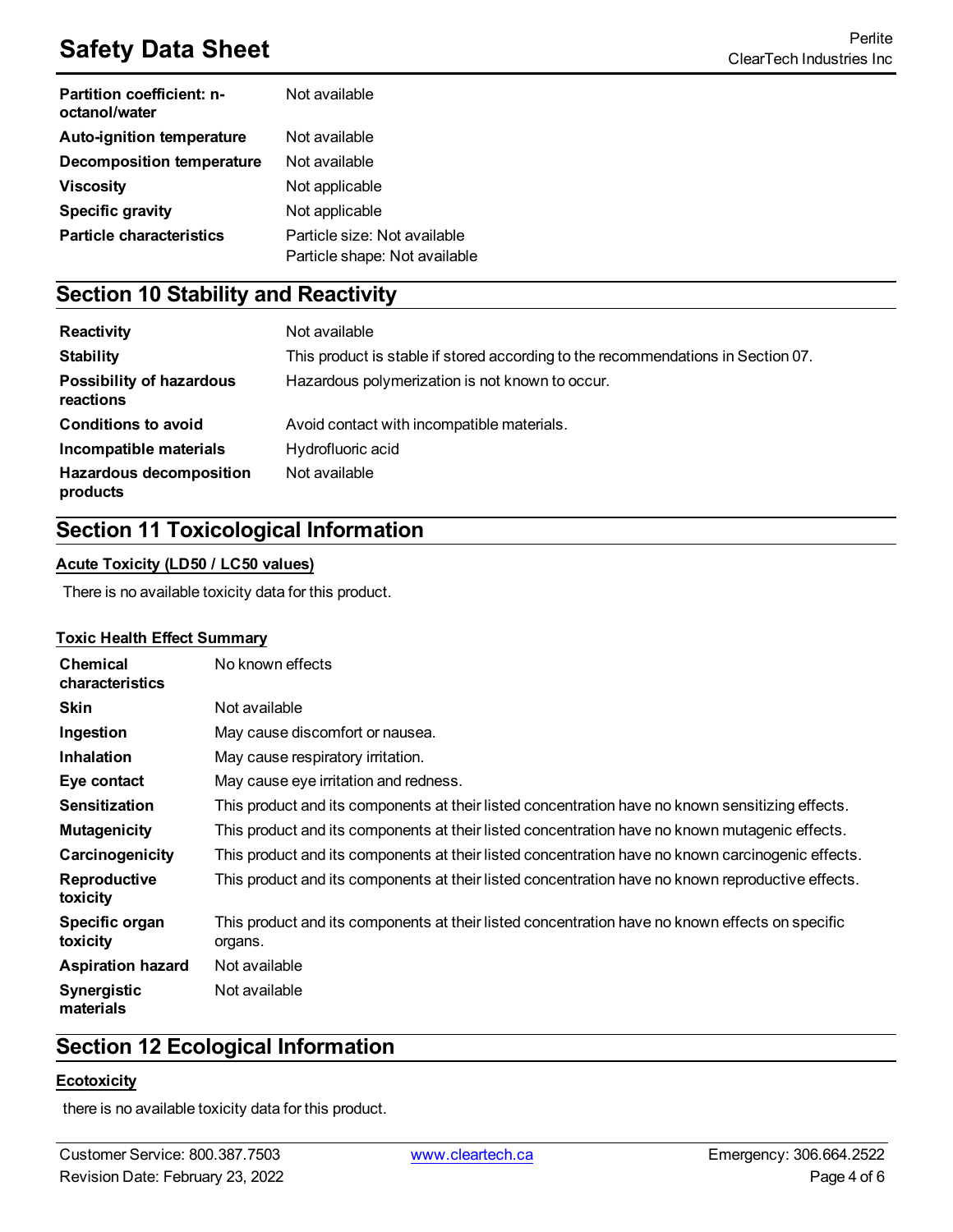| Biodegradability       | The domestic substance list categorizes all of the components of this product as<br>persistent.           |
|------------------------|-----------------------------------------------------------------------------------------------------------|
| <b>Bioaccumulation</b> | The domestic substance list categorizes all of the components of this product as non-<br>bioaccumulative. |
| <b>Mobility</b>        | Product is not water soluble.                                                                             |
| Other adverse effects  | Not available                                                                                             |

### **Section 13 Disposal Considerations**

| <b>Waste From Residues /</b>  | Dispose in accordance with all federal, provincial, and local regulations including the                                                                                     |
|-------------------------------|-----------------------------------------------------------------------------------------------------------------------------------------------------------------------------|
| <b>Unused Products</b>        | Canadian Environmental Protection Act.                                                                                                                                      |
| <b>Contaminated Packaging</b> | Do not remove label, follow label warnings even after the container is empty. Empty<br>containers should be recycled or disposed of at an approved waste handling facility. |

### **Section 14 Transport Information**

| UN number                                  | Not available                                                                                                                     |
|--------------------------------------------|-----------------------------------------------------------------------------------------------------------------------------------|
| UN proper shipping name<br>and description | Not available                                                                                                                     |
| <b>Transport hazard class(es)</b>          | Not available                                                                                                                     |
| Packing group                              | Not available                                                                                                                     |
| <b>Excepted quantities</b>                 | Not available                                                                                                                     |
| <b>Environmental hazards</b>               | Not listed as a marine pollutant under Canadian TDG Regulations, schedule III.                                                    |
| <b>Special precautions</b>                 | No special provisions                                                                                                             |
| <b>Transport in bulk</b>                   | ERAP index: not available                                                                                                         |
|                                            | MARPOL 73/78 and IBC Code:<br>This product is not listed in Chapter 17 of the IBC Code.                                           |
| <b>Additional information</b>              | Secure containers (full or empty) during shipment and ensure all caps, valves, or closures<br>are secured in the closed position. |

**TDG PRODUCT CLASSIFICATION: This product has been classified on the preparation date specified at section 16** of this SDS, for transportation in accordance with the requirements of part 2 of the Transportation of Dangerous Goods Regulations. If applicable, testing and published test data regarding the classification of this product are **listed in the references at section 16 of this SDS.**

### **Section 15 Regulatory Information.**

**NOTE: THE PRODUCT LISTED ON THIS SAFETY DATA SHEET HAS BEEN CLASSIFIED IN ACCORDANCE WITH THE HAZARD CRITERIA OF THE CANADIAN HAZARDOUS PRODUCTS REGULATIONS. THIS SAFETY DATA SHEET CONTAINS ALL INFORMATION REQUIRED BY THOSE REGULATIONS.**

All components of this product appear on the domestic substance list.

## **Section 16 Other Information**

**Date of latest revision: February 23, 2022**